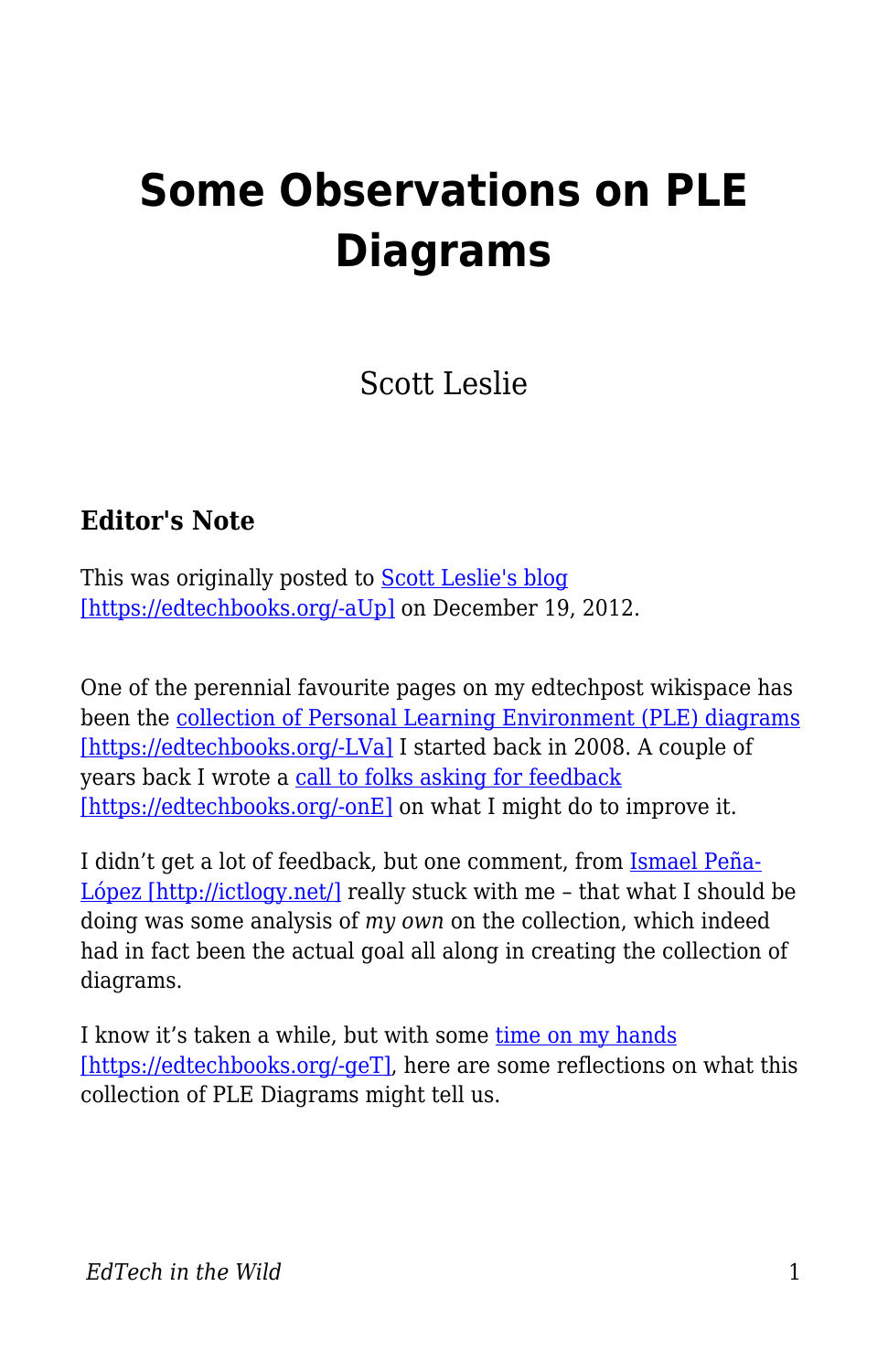### **Caveat Emptor – Skewed Sample**

There are currently 79 diagrams in the collection. With the exception of a very few, these were all produced by *educators themselves* or else people I think we should consider relatively advanced, self-directed learners. This is not surprising given that I started harvesting the images from my own network, typically comprised of educational technologists and educators, and then others were added from people also a part of these types of professional networks my work typically reaches.

But I think this is important to note up front – while some of these diagrams are simply a list of a few tools the person uses, many of them exhibit a HIGH degree of self-reflection, meta-cognition and technological adeptness. This is not to discount them as depictions of "what might become" for network learners in general, but I would caution to assert that they were reflective of how all network learners *currently* learn (or currently conceptualize their personal learning networks, as first and foremostly that's what these diagrams are, conceptualizations rather than the things themselves.)

### **Diagram 'Orientations'**

The first thing that struck me looking at the collection of diagrams is that there are some distinct "orientations" that jump out – diagrams that I describe as tool, use, resource, flow people, or hybrid oriented.

#### **Tool Oriented**

By far the most prominent is what I called ["Tool-Oriented](http://www.edtechpost.ca/ple_diagrams/index.php/tag/1/tool-oriented) [\[https://edtechbooks.org/-jLn\]"](http://www.edtechpost.ca/ple_diagrams/index.php/tag/1/tool-oriented) diagrams. Likely an obvious enough name, these are diagrams that by and large depict PLEs as simply a collection of tools. These make up the vast majority of the diagrams in the collection, 62 out of 79 (though as I note below, many of these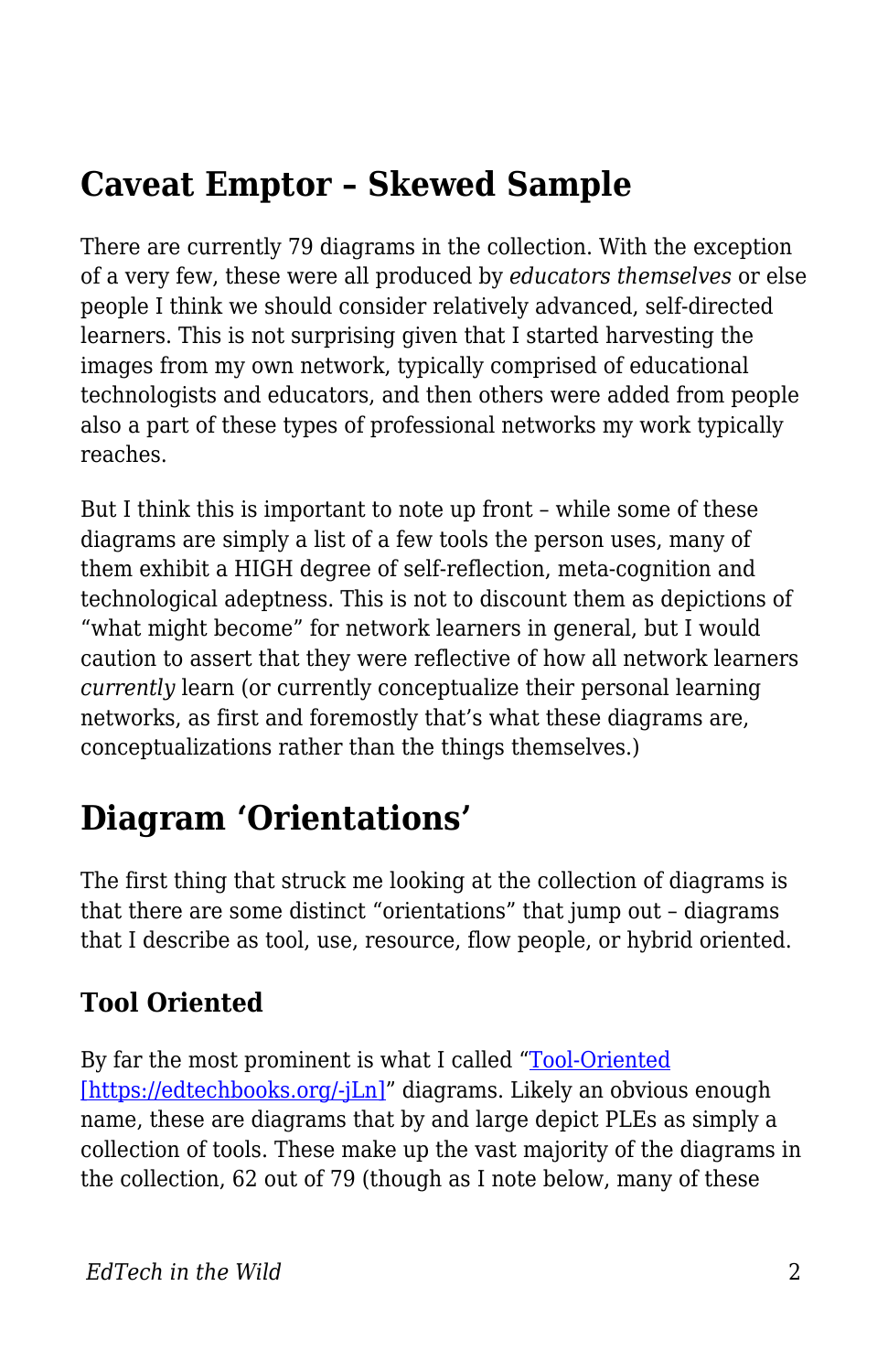also exhibit additional orientations and there are fewer that are *solely* tool oriented diagrams.)

For me these are the least interesting of the diagrams. While it is useful to see which tools people typically conceive of in their PLEs (additional analysis of which is done below), these fail to reflect any of the dynamism I typically associate with network learning. Still, the *MAJORITY* of diagrams take this tact, which raises the question (taken up below) of whether a PLE is best understood simply as a collection of (albeit networked & loosely coupled) tools that stand in contrast with earlier monolithic approaches to learning environments, or if its that AND something more.

#### **Use Oriented**

Numbering 32 of the 79 diagrams, "[use orientation](http://www.edtechpost.ca/ple_diagrams/index.php/tag/3/use-oriented) [https://edtechbooks.org/-OGq]" was the next most common orientation in the collection, by which I mean diagrams that explicitly list the aims of a personal learning environment. Often, though not always, these are accompanied by the tools used to fulfill these uses (making these into "[hybrid \[https://edtechbooks.org/-yDh\]"](http://www.edtechpost.ca/ple_diagrams/index.php/tag/8/hybrid) diagrams, see below). These are far more useful in contrasting how people conceptualize learning within a PLE compared to more traditional teaching and learning approaches. As I'll discuss below, while there are many similarities, there are some key different uses and practices developed by PLE users that differentiate the way they are learning (and what) from their predecessors.

#### **Resource Oriented**

While there are no diagrams that are *solely* ["resource oriented](http://www.edtechpost.ca/ple_diagrams/index.php/tag/6/resource-oriented) [\[https://edtechbooks.org/-qsKK\]](http://www.edtechpost.ca/ple_diagrams/index.php/tag/6/resource-oriented)," many of the diagrams do list educational resources, both formal and informal, as part of the PLE. These seems important to note; while many earlier conceptualizations and practices of education, both online and off, have been accused of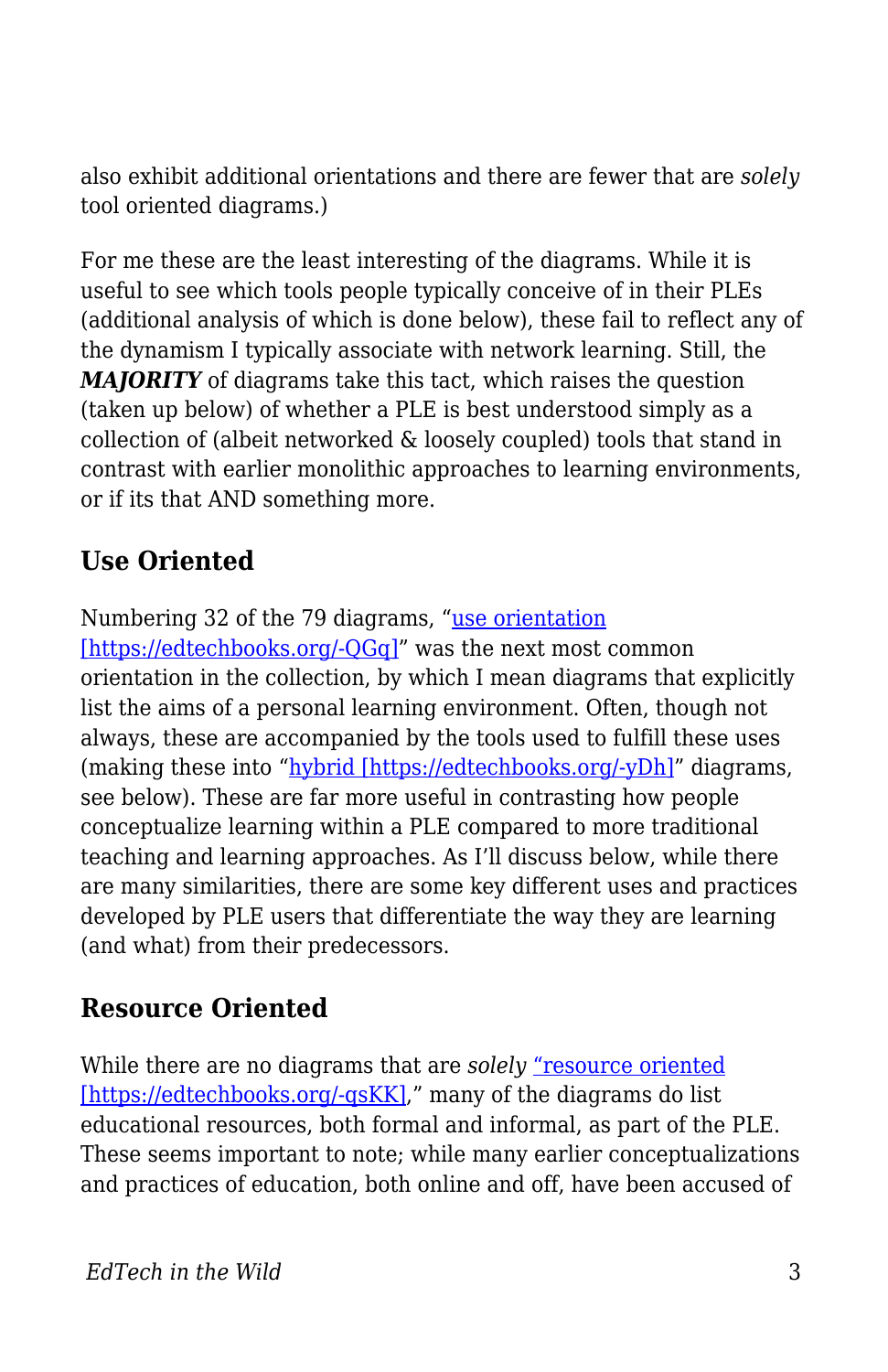focusing too closely on content as the mechanism for learning, the critics pendulum has often swung too far in the opposite direction, seemingly content as having little or no role at all in learning. To me, neither of these extremes are correct, and the presence of various resources in the PLE diagrams offers a happy medium – resources, both consumed and created, shared and personal, digital and physical, do have a place in how networked learners conceive their learning and environments. Especially in conjunction with the other orientations.

#### **People Oriented**

In some sense, ALL of the diagrams that depicted networked tools or resources were "people oriented." But I chose this term to describe [diagrams that explicitly mentioned or depicted people or groups of](http://www.edtechpost.ca/ple_diagrams/index.php/tag/7/people-oriented) [people as part of the PLE \[https://edtechbooks.org/-MkH\].](http://www.edtechpost.ca/ple_diagrams/index.php/tag/7/people-oriented) As in the case of "resource oriented" diagrams, there are almost none that are solely "people oriented." But it was surprising to me that only 15 of the 79 diagrams seemed to explicitly depict or mention people as part of the PLE.

#### **Flow Oriented**

"[Flow Orientation \[https://edtechbooks.org/-YgF\]](http://www.edtechpost.ca/ple_diagrams/index.php/tag/4/flow-oriented)" was also a characteristic that rarely appeared on its own, but 20 of the diagrams made real efforts to show how information and connections flowed between tools and people in their networks.

### **Hybrid**

Finally, as I've alluded to, 32 of these diagrams reflected more than one of these orientations, and these I have termed "[hybrid](http://www.edtechpost.ca/ple_diagrams/index.php/tag/8/hybrid) [\[https://edtechbooks.org/-yDh\].](http://www.edtechpost.ca/ple_diagrams/index.php/tag/8/hybrid)" For me these are typically the richest diagrams in that they depict PLEs as dynamic processes in which tools and resource have uses and flow into and out of systems and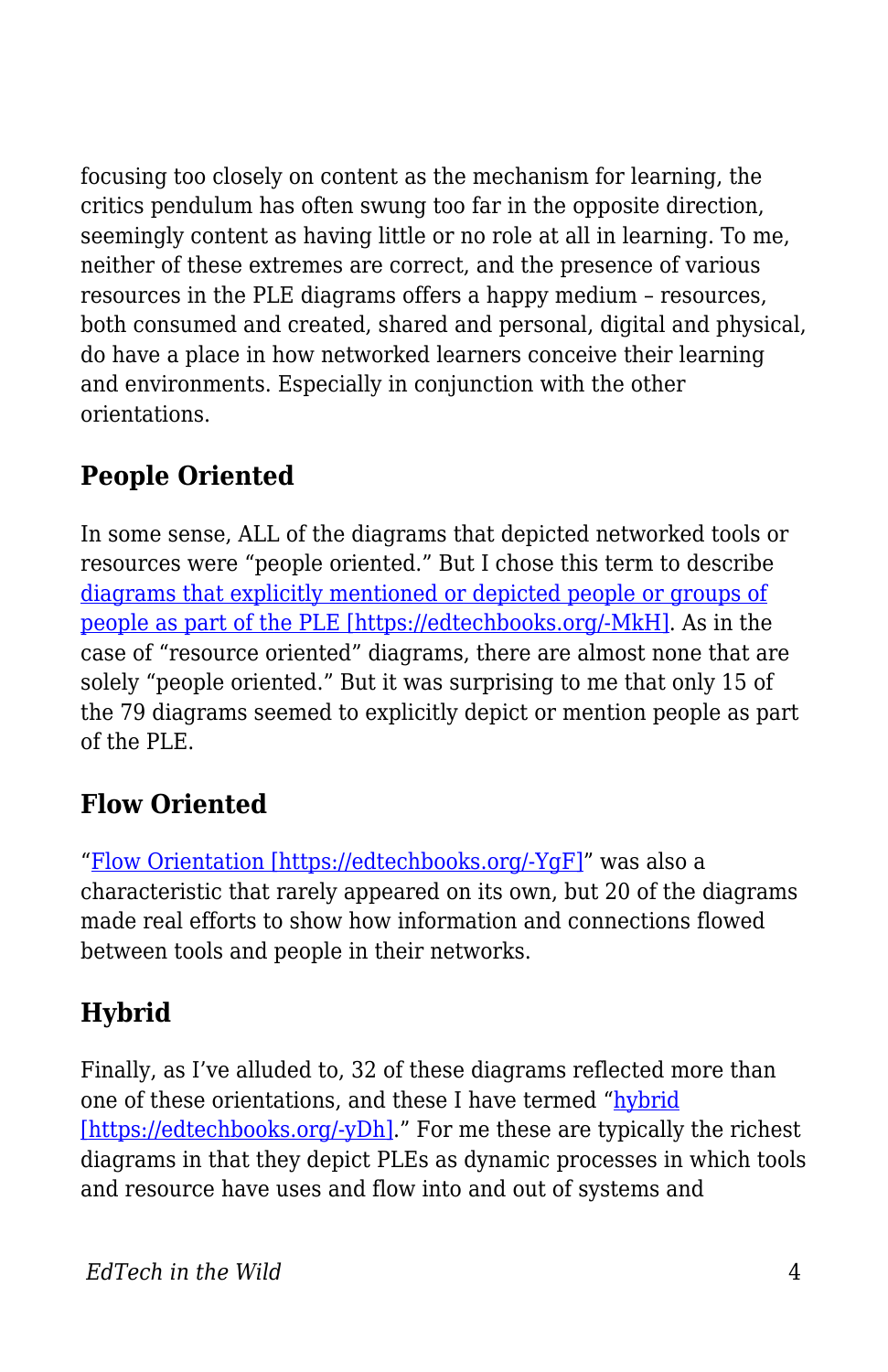conversations. This reflects my own experience of being a [network](http://www.edtechpost.ca/wordpress/2010/04/28/network-learner-redux-tlt-10-keynote/) [learner \[https://edtechbooks.org/-Cjm\].](http://www.edtechpost.ca/wordpress/2010/04/28/network-learner-redux-tlt-10-keynote/)

### **Dominance of Certain Tools**



It seems unsurprising, especially given the popularity of certain services and the relative homogeneity of the sample, that the diagrams which identified specific tools (or types of tools) were dominated by a select few. [Blogs \(59\) \[https://edtechbooks.org/](http://www.edtechpost.ca/ple_diagrams/index.php/tag/26/blogs) [tdV\]](http://www.edtechpost.ca/ple_diagrams/index.php/tag/26/blogs)dominated, but [twitter \(33\) \[https://edtechbooks.org/-ixb\],](http://www.edtechpost.ca/ple_diagrams/index.php/tag/31/twitter) [social](http://www.edtechpost.ca/ple_diagrams/index.php/tag/30/bookmarking) [bookmarking \(43\) \[https://edtechbooks.org/-fjf\]](http://www.edtechpost.ca/ple_diagrams/index.php/tag/30/bookmarking), [flickr \(28\)](http://www.edtechpost.ca/ple_diagrams/index.php/tag/35/flickr) [\[https://edtechbooks.org/-rbu\]](http://www.edtechpost.ca/ple_diagrams/index.php/tag/35/flickr), and [youtube \(21\)](http://www.edtechpost.ca/ple_diagrams/index.php/tag/28/youtube) [\[https://edtechbooks.org/-wza\]](http://www.edtechpost.ca/ple_diagrams/index.php/tag/28/youtube) were also consistently listed. In addition, while I did not tag the diagrams as such, synchronous tools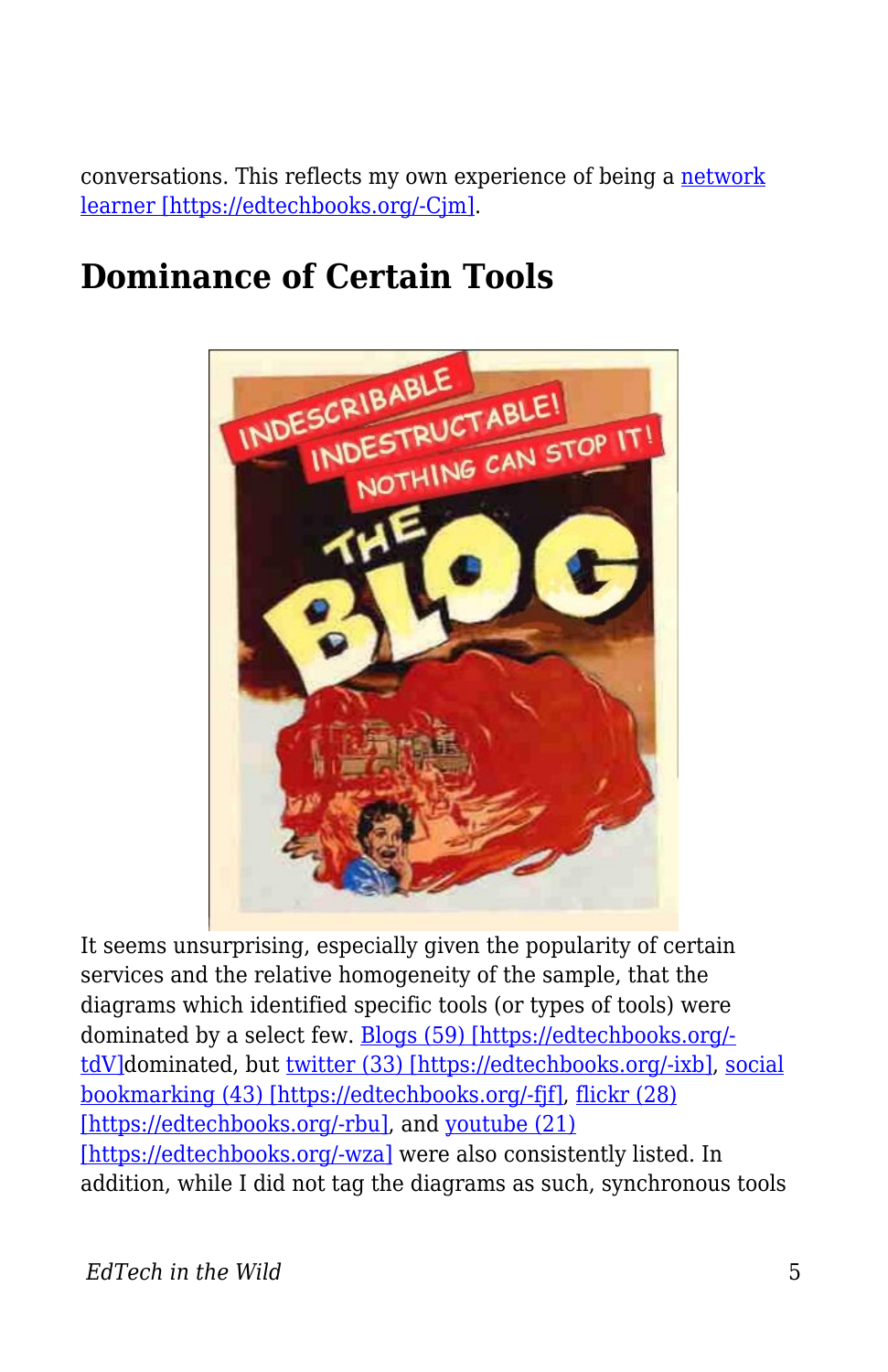like skype and Elluminate, as well as email and eportfolios were all regularly listed.

Social networking sites were also listed as common elements of PLEs – Facebook was [listed in 25 diagrams \[https://edtechbooks.org/-ENp\],](http://www.edtechpost.ca/ple_diagrams/index.php/tag/29/facebook) and (shocking to me) [linkedin in 15 \[https://edtechbooks.org/-hoG\]](http://www.edtechpost.ca/ple_diagrams/index.php/tag/39/linkedin). (Shocking because clearly these folks have figured out a use for linkedin that elludes me.)

Given how often they are mentioned in the same breath as blogs, [wikis \(25\) \[https://edtechbooks.org/-hoG\]](http://www.edtechpost.ca/ple_diagrams/index.php/tag/39/linkedin) seemed relatively underrepresented in the tools people singled out in their PLEs. Even more surprising to me was how little [wikipedia \(9\)](http://www.edtechpost.ca/ple_diagrams/index.php/tag/27/wikipedia) [\[https://edtechbooks.org/-FoT\]](http://www.edtechpost.ca/ple_diagrams/index.php/tag/27/wikipedia) was mentioned to me, given its dominance in search rankings and internet traffic.

### **Metaphors**

In addition to these orientations, I was struck by the use (and sometimes lack thereof) of metaphors to depict PLEs. The main one (and I am not completely convinced that this was not in part an artefact of the digital drawing tools employed by many to create these diagrams, more below) was of a "network." So commonplace was this that I did not officially code for it in the new collection's tags.

Interestingly (and again, I suspect an artefact of the tools used to create the diagrams) most of these "networks" were mind-map type drawings most closely resembling [hub-and-spoke networks](http://en.wikipedia.org/wiki/Spoke-hub_distribution_paradigm) [\[https://edtechbooks.org/-wst\]](http://en.wikipedia.org/wiki/Spoke-hub_distribution_paradigm). While they capture the individual user's perspective of being at the "centre" of *THEIR* network, these are **not** actually accurate representations of how internet networks **as a whole** look. This issue, that "individual" networks are emergent phenomenon that differ depending on the location of the observer/participant is, I believe, a hugely rich avenue of exploration and challenge for network learning and networked society in general,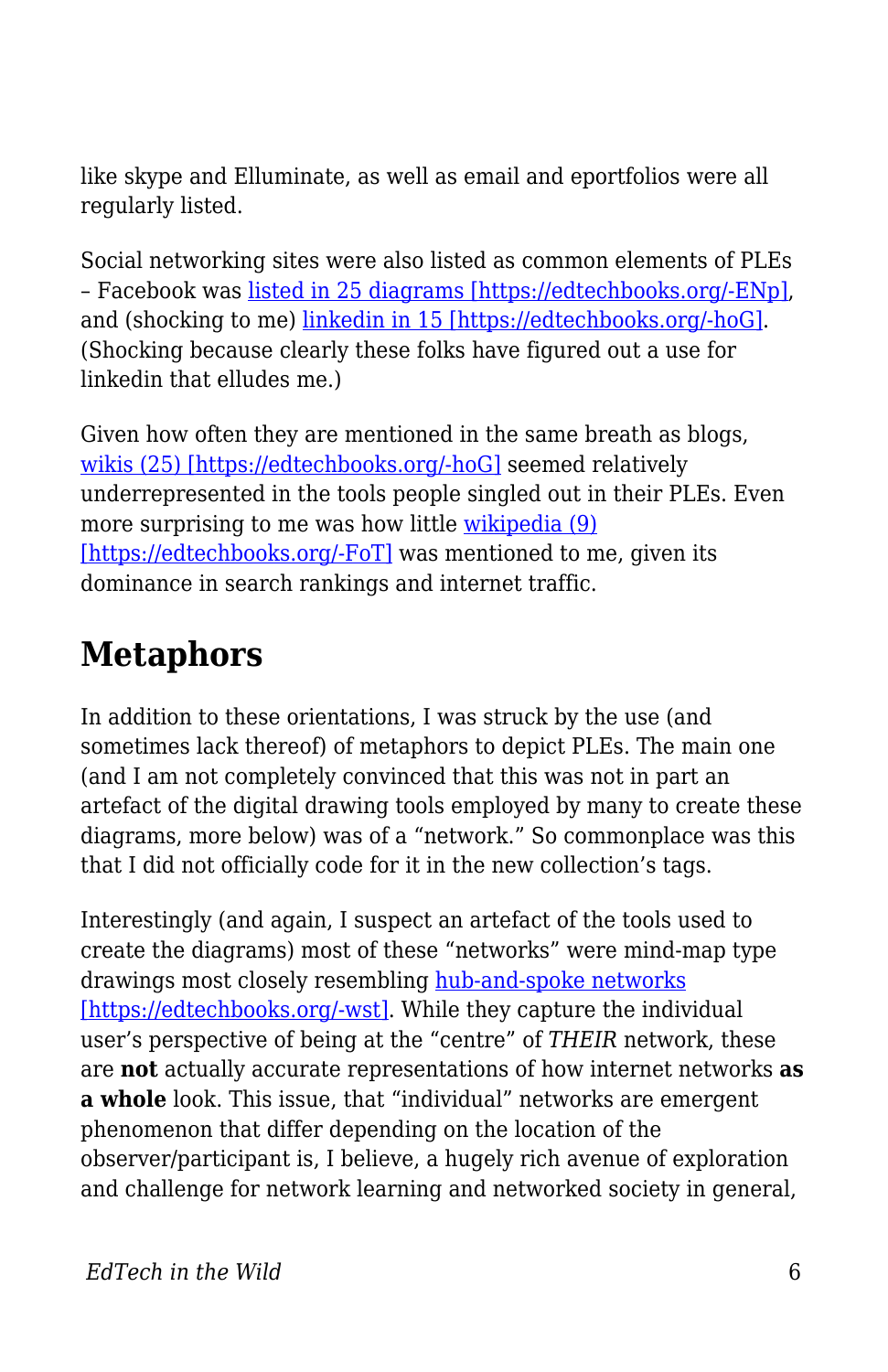but grist for some future post, not this one.

In addition to the standard "network" depictions were more [abstract](http://www.edtechpost.ca/ple_diagrams/index.php/tag/18/abstract) [diagrams \[https://edtechbooks.org/-rYk\].](http://www.edtechpost.ca/ple_diagrams/index.php/tag/18/abstract) These struck me as worthy of note because they are less easily reducible and for me capture some of the human elements of network learning that is so often overlooked, whether it be "[love \[https://edtechbooks.org/-KDZ\],](http://www.edtechpost.ca/ple_diagrams/index.php/3199658643_c710f42f03)" "[growth \[https://edtechbooks.org/-ihf\]](http://www.edtechpost.ca/ple_diagrams/index.php/MyPLEdiagram)" or simply the [ephemeral](http://www.edtechpost.ca/ple_diagrams/index.php/2311500013_c4541b75df) [nature of networks \[https://edtechbooks.org/-uYC\].](http://www.edtechpost.ca/ple_diagrams/index.php/2311500013_c4541b75df)

Finally, though not exactly "metaphors," it seemed important to note the number of PLE diagrams that were in essence [screenshots](http://www.edtechpost.ca/ple_diagrams/index.php/tag/15/screenshot) [\[https://edtechbooks.org/-LCSk\].](http://www.edtechpost.ca/ple_diagrams/index.php/tag/15/screenshot) Paradoxically, these were both, in my opinion, the least successful representations of PLEs, and yet some of the most valuable for new comers to PLEs (especially those that were screencasts or presentations) in that they gave specificity to a concept that can be ellusive.

### **PLEs and Informal/Formal Learning**

The concept of PLEs originated both as a contrast to existing (e.g. LMS) models of online education and also out of a new set of affordances offered new Web 2.0 tools and practices. As explicitly PERSONAL learning environments, they start from the perspective of the individual learner. Yet many of the people interested in exploring PLEs and their potential have done so from within existing institutions, educational business models and practices (e.g. courses, cohorts,certification.)

Some of the diagrams reflect this [attempt to conceptualize a](http://www.edtechpost.ca/ple_diagrams/index.php/tag/22/institution-oriented) [relationship between PLEs and institutions \(and their MLE/VLE\)](http://www.edtechpost.ca/ple_diagrams/index.php/tag/22/institution-oriented) [\[https://edtechbooks.org/-oWS\]](http://www.edtechpost.ca/ple_diagrams/index.php/tag/22/institution-oriented)which I tagged as "institution oriented." In addition, at least [13 diagrams explicitly reference the](http://www.edtechpost.ca/ple_diagrams/index.php/tag/37/lms) [LMS as a component of the PLE \[https://edtechbooks.org/-Xmb\].](http://www.edtechpost.ca/ple_diagrams/index.php/tag/37/lms)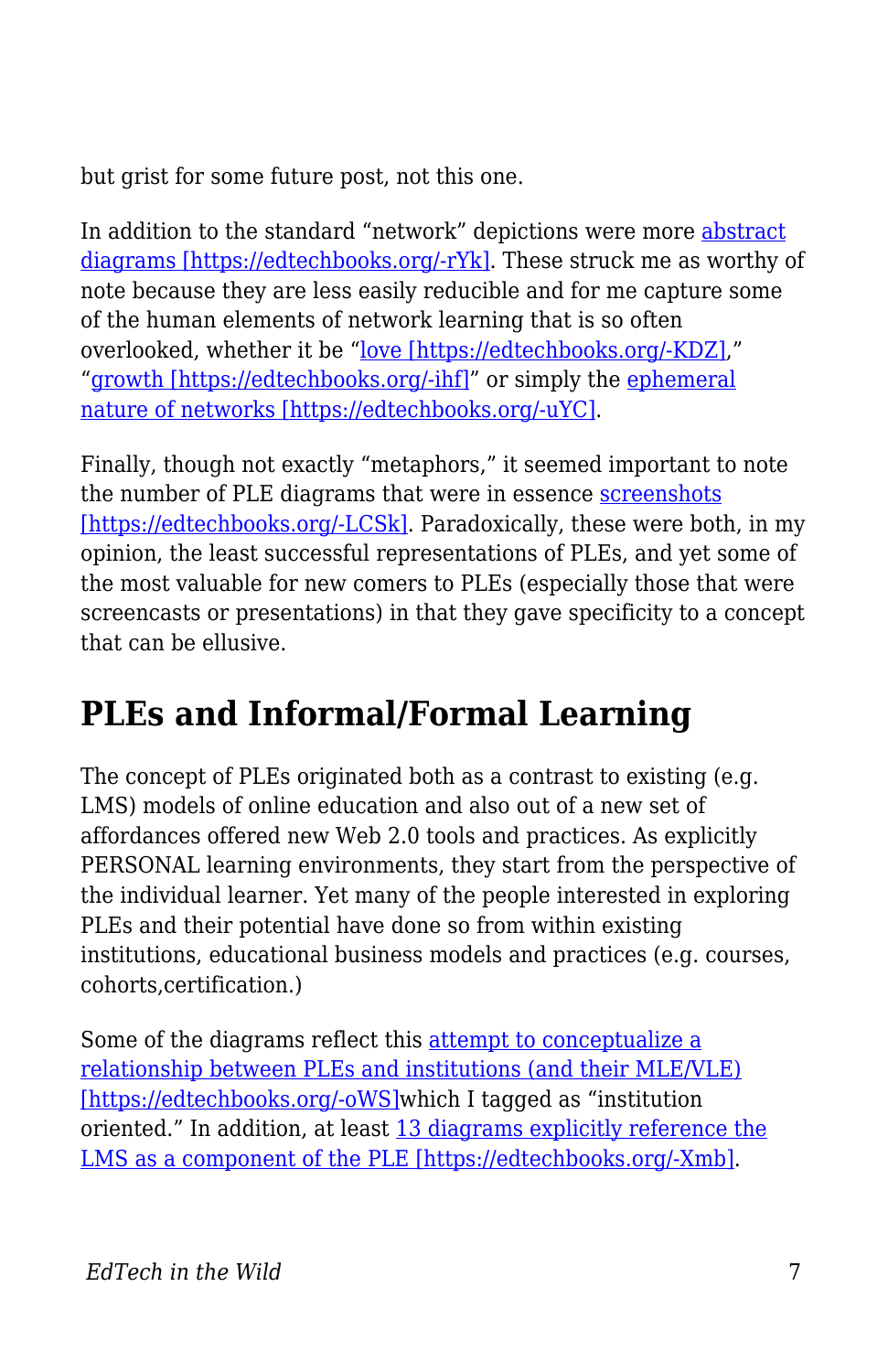Whilst a slightly different issues, it seemed worthy to note in this section the [number of diagrams that explicitly noted a difference](http://www.edtechpost.ca/ple_diagrams/index.php/tag/16/public-private) [between private activities and public interactions](http://www.edtechpost.ca/ple_diagrams/index.php/tag/16/public-private) [\[https://edtechbooks.org/-LsI\],](http://www.edtechpost.ca/ple_diagrams/index.php/tag/16/public-private) signalling, as in the case of the formal/informal distinction above, that in some conceptions PLEs are very much about accomodating and permitting flow between both.

## **The Effects of Digital Drawing Tools**

I had a suspicion that the diagrams are greatly influenced by the tools people chose to use to draw them; that their tendency towards a certain type of depiciton (networks, entities & flows, venn diagrams) were because that is what those tools do well.

To see if this might be true, I coded those [diagrams created with a](http://www.edtechpost.ca/ple_diagrams/index.php/tag/2/drawing-tool) [digital drawing tool \[https://edtechbooks.org/-Sij\]t](http://www.edtechpost.ca/ple_diagrams/index.php/tag/2/drawing-tool)o contrast them with [hand drawn diagrams \[https://edtechbooks.org/-LsL\]\(](http://www.edtechpost.ca/ple_diagrams/index.php/tag/14/hand-drawn)of which there were far fewer.)

The results seem inconclusive – if anything, the hand-drawn ones in the collection seem even more dominated by "network-like" drawings.

### **Conclusions**

#### **We know what PLEs are…**

So given all of these observations, I'm wondering if there are any conclusions to be drawn. (N.B. in what follows I will refer regularly to [wikipedia's definiton of PLEs \[https://edtechbooks.org/-dJw\]](http://en.wikipedia.org/wiki/Personal_learning_environment). Not because it is the only or best one, but as one developed on an openly editable platform with public standards for acceptability, so hopefully reflecting some sort of rough consensus.)

With the dominance of "tool oriented" diagrams, and the fact that the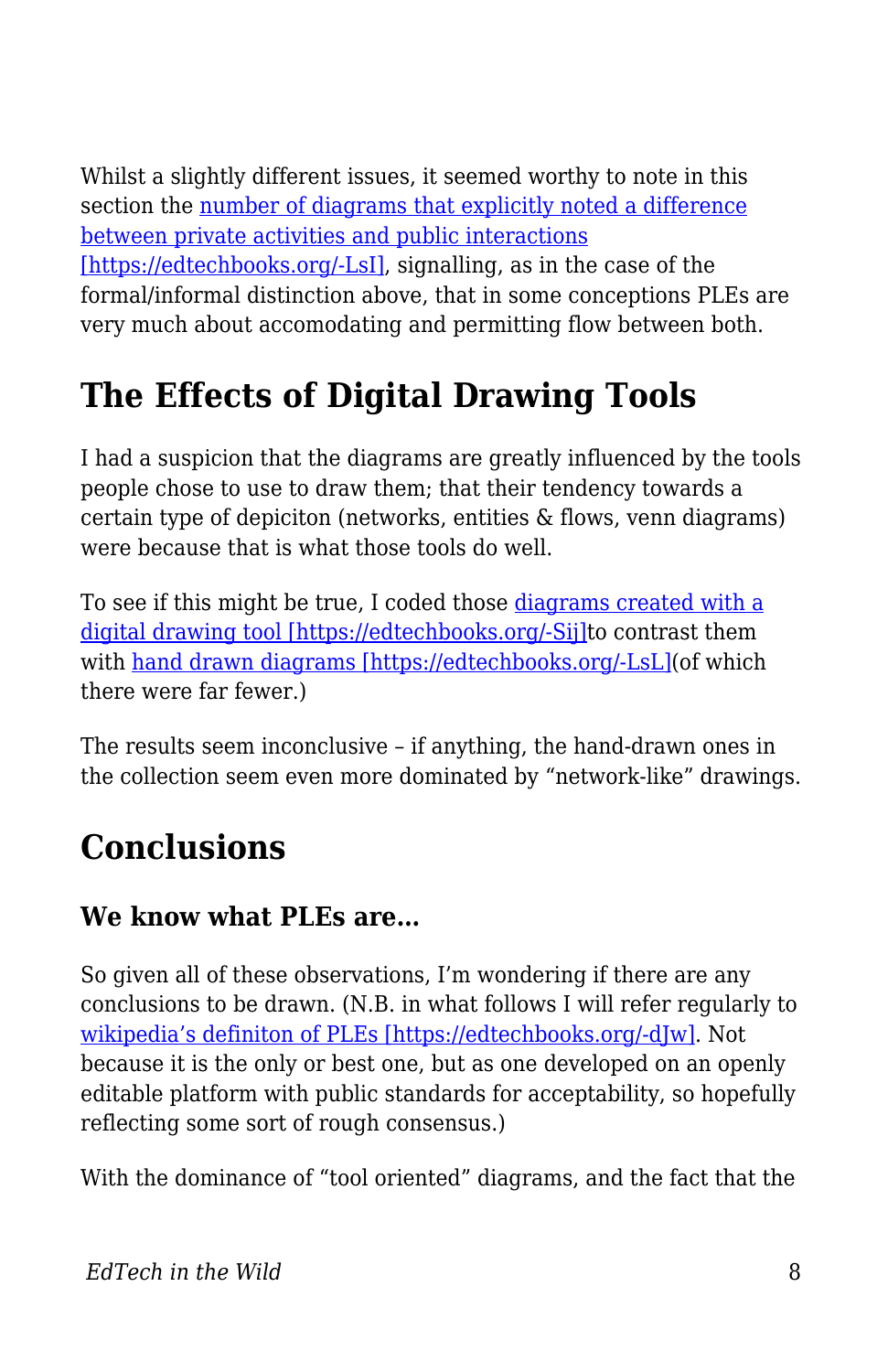tools listed are well-known "Web 2.0" tools, Wikipedia's [description](http://en.wikipedia.org/wiki/Personal_learning_environment) [\[https://edtechbooks.org/-dJw\]](http://en.wikipedia.org/wiki/Personal_learning_environment) of PLEs as "Technically, the PLE represents the integration of a number of "Web 2.0″ technologies like blogs, Wikis, RSS feeds, Twitter, Facebook, etc." seems spot on. Given also the prevelance in the diagrams of flows and networks, [Downes](http://www.elearnmag.org/subpage.cfm?section=articles&article=29-1) [description \[https://edtechbooks.org/-Koq\]](http://www.elearnmag.org/subpage.cfm?section=articles&article=29-1) that PLEs "become[s]…not a single application, but a collection of interoperating applications—an environment rather than a system" seems supported too.

Given also the general lack of references to LMS and institutional systems (though there are some), the notions that PLEs "put[s] the individual learner at the center" and are about "the independent learner" seem generally reflected in the diagrams.

#### **…but must constantly find this out for ourselves**

However, there is one assertion about what PLEs are and how people use them that is generally not reflected in the diagrams – that PLEs "provid[e] support for learners to set their own learning goals." A very few of the diagrams do make mention of keeping track of goals, whether this be explicitly as a ["use \[https://edtechbooks.org/-QGq\]"](http://www.edtechpost.ca/ple_diagrams/index.php/tag/3/use-oriented) or in the form of tools like ToDo lists or sites like 43things. But by and large this idea of "learning goals" seems absent from the diagrams.

I believe this gets at the heart of some of the tensions that exist between existing institutional models of education and emerging visions of network learning. The absence of "goal setting" (and its corollary, learning paths AKA curriculum) on the diagrams is in part by design, but also in part a short coming of the current conceptualizations. **By design** because, in a truly *personal* learning environment, the goals and paths one follows aren't necessarily the predefined ones of the past but instead are constantly emerging based on where one finds oneself and what one needs at the time, or as [Downes writes \[https://edtechbooks.org/-Koq\]](http://www.elearnmag.org/subpage.cfm?section=articles&article=29-1) "according to the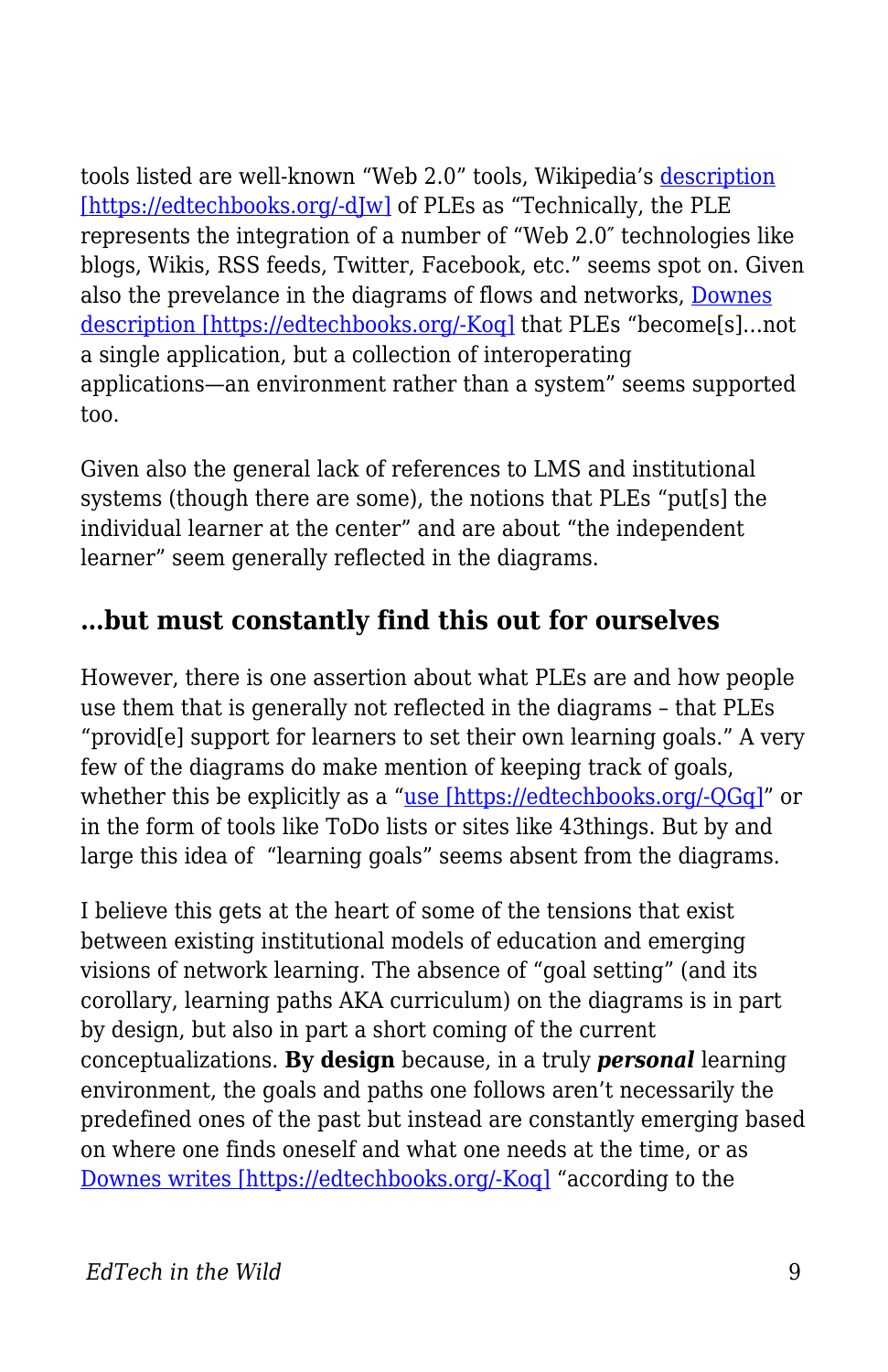student's own needs and interests."

But this absence is also a shortcoming because it throws the baby out with the bathwater, reflecting a somewhat all-or-nothing attitude towards pre-existing curriculum, practices like instructional design (which attempt to anticipate the sequence and instructional interventions through which something can be taught or learned) as (more importantly to me) towards meta-cognitive skills, practices and tools to support the learners own definition of goals and paths.

Clearly, the appropriateness of pre-existing, curricular-based means of learning depends quite a lot on both what is being learned and the learner themselves. But there are times when it seems beyond question that simply following a set of instructions or looking something up is both the easiest and most common way to learn a fact or concept. Yet the relative lack (only 12 out of 79) of explicit reference to pre-existing learning [resources](http://www.edtechpost.ca/ple_diagrams/index.php/tag/6/resource-oriented)

[\[https://edtechbooks.org/-qsKK\]](http://www.edtechpost.ca/ple_diagrams/index.php/tag/6/resource-oriented) does seem to support a pendulumswing away from this older content-centric vision of learning. That may not be an entirely bad thing, as it has perhaps dominated for far too long, but in an effort to contrast it I do fear we sometimes overstate the lack of importance of content. I am NOT arguing that curriculum or content-focused education and learning is best or the only way, but that it does still have a place.

More importantly to me though, the absence in the diagrams of methods or tools to set goals and identify learning paths doesn't speak to their originators' lack of insight or understanding (these come from some of the smartest people I know) but instead that as a whole we are still grappling with how to reconcile the network age of seemingly infinite content, people, connections and activities, with our limited lifespans, limited abilities to pay attention, and limited energies to expend on any one thing.

This is what I was trying to get at in the [revised version of my](http://www.edtechpost.ca/wordpress/2010/04/28/network-learner-redux-tlt-10-keynote/)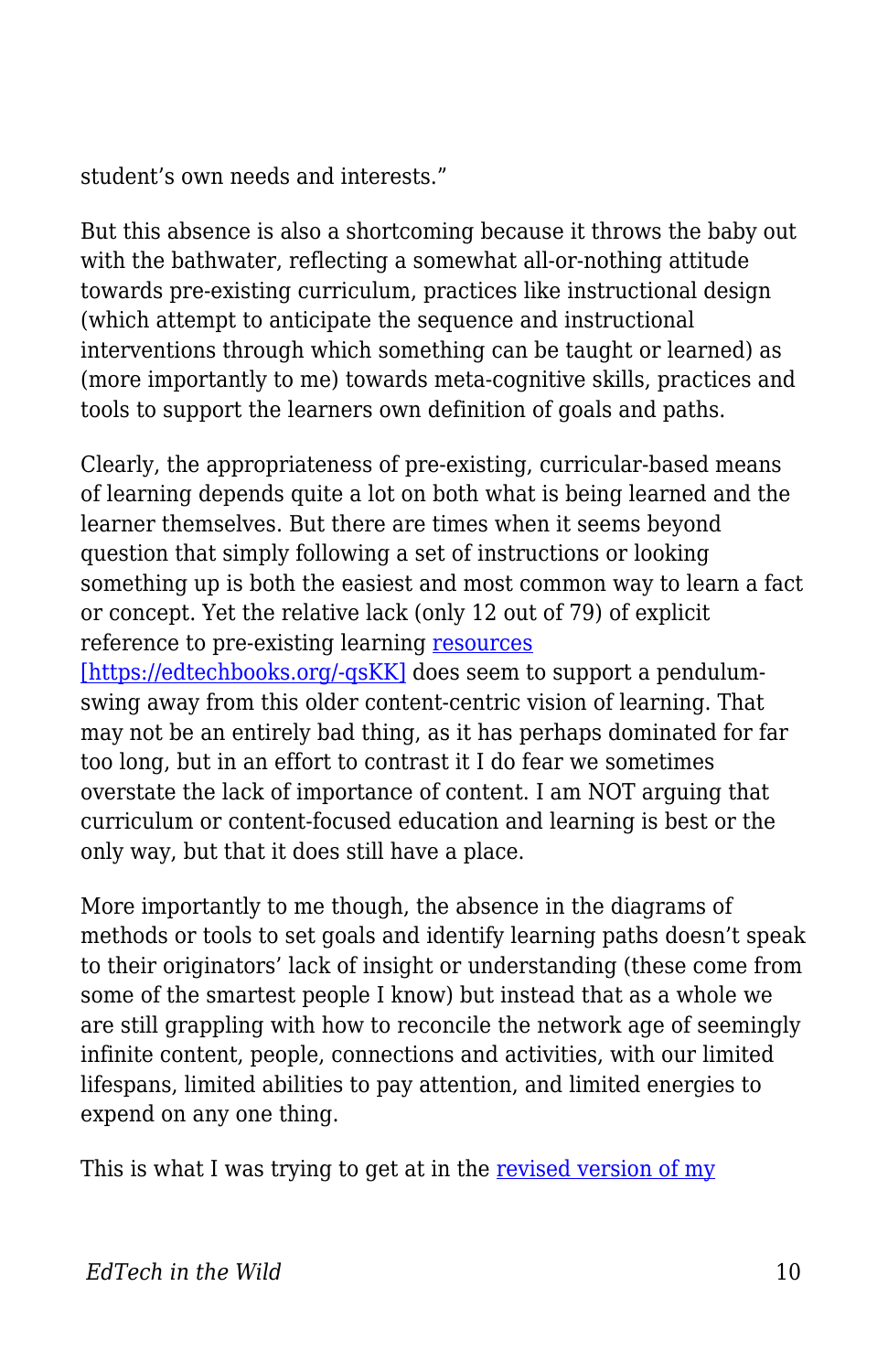[Becoming a Network Learner talk which I gave at the TLT conference](http://www.edtechpost.ca/wordpress/2010/04/28/network-learner-redux-tlt-10-keynote/) [in 2010 in Saskatchewan \[https://edtechbooks.org/-Cjm\].](http://www.edtechpost.ca/wordpress/2010/04/28/network-learner-redux-tlt-10-keynote/) That it is great to swim in this vast ocean we call the Internet, but if we do so without reference points, without some direction, we run the risk of finding ourselves miles from shore, out of breath, unable to tread water any longer. The constant lament of information overload, internet distractedness, etc, seem very real to me.

The trouble in actually depicting this on a diagram is that it's not particularly a tool that is needed (though I do think things like social filters and constrained search, recommendation engines, etc can help.) It's more about constantly re-embedding (or remembering that they are already, or trying not to extract them from) these tools, these networks, these connections in our lives, in our goals, our dreams, our aims, which themselves WILL NOT magically emerge from the network.

This is also why I consistently resist what I see as the reification of an active process in the term "personal learning environment" in favour of simply talking about "network learning." For whatever reason, as soon as we start using nouns, we then want to categorize and enumerate every aspect of them, but in doing so too often lose sight that each of them is unique, that the common characteristics are emergent phenomena, and that as much as you can try to describe it for someone else, as much as you want to help them, it is only when we each do it for ourselves, as lived experience, that it becomes real. And for some reason, describing this using a verb/gerund like "network learning" seems to me to resist, ever so slightly, this tendency to try and abstract what needs to be a personal process into a general "thing."

All of which is to say, finally – the PLE is dead! Long live the PLE!